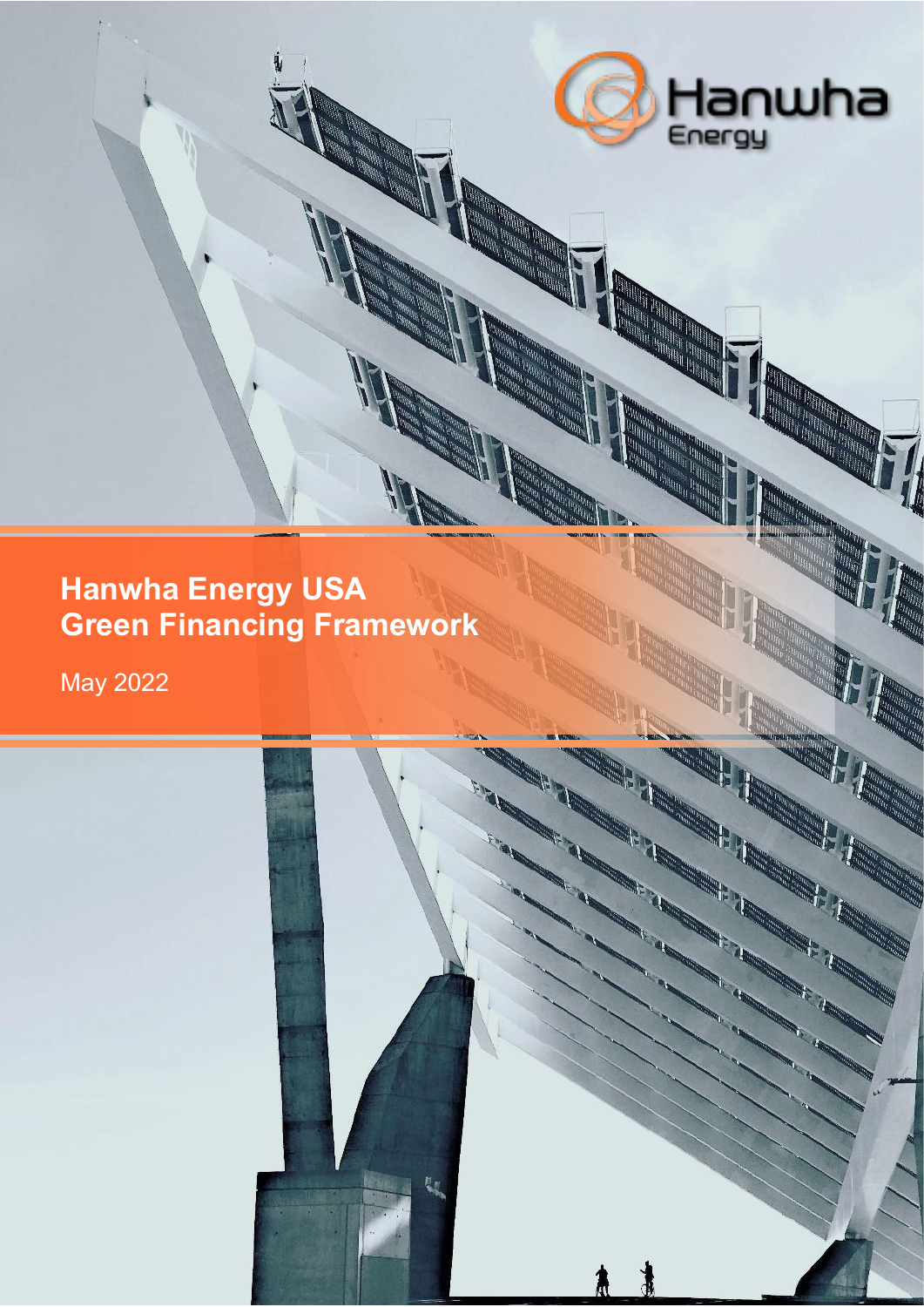## **Contents**

| 2. The Hanwha Energy USA Green Bond Framework (the "Framework") 3 |  |
|-------------------------------------------------------------------|--|
|                                                                   |  |
|                                                                   |  |
|                                                                   |  |
|                                                                   |  |
|                                                                   |  |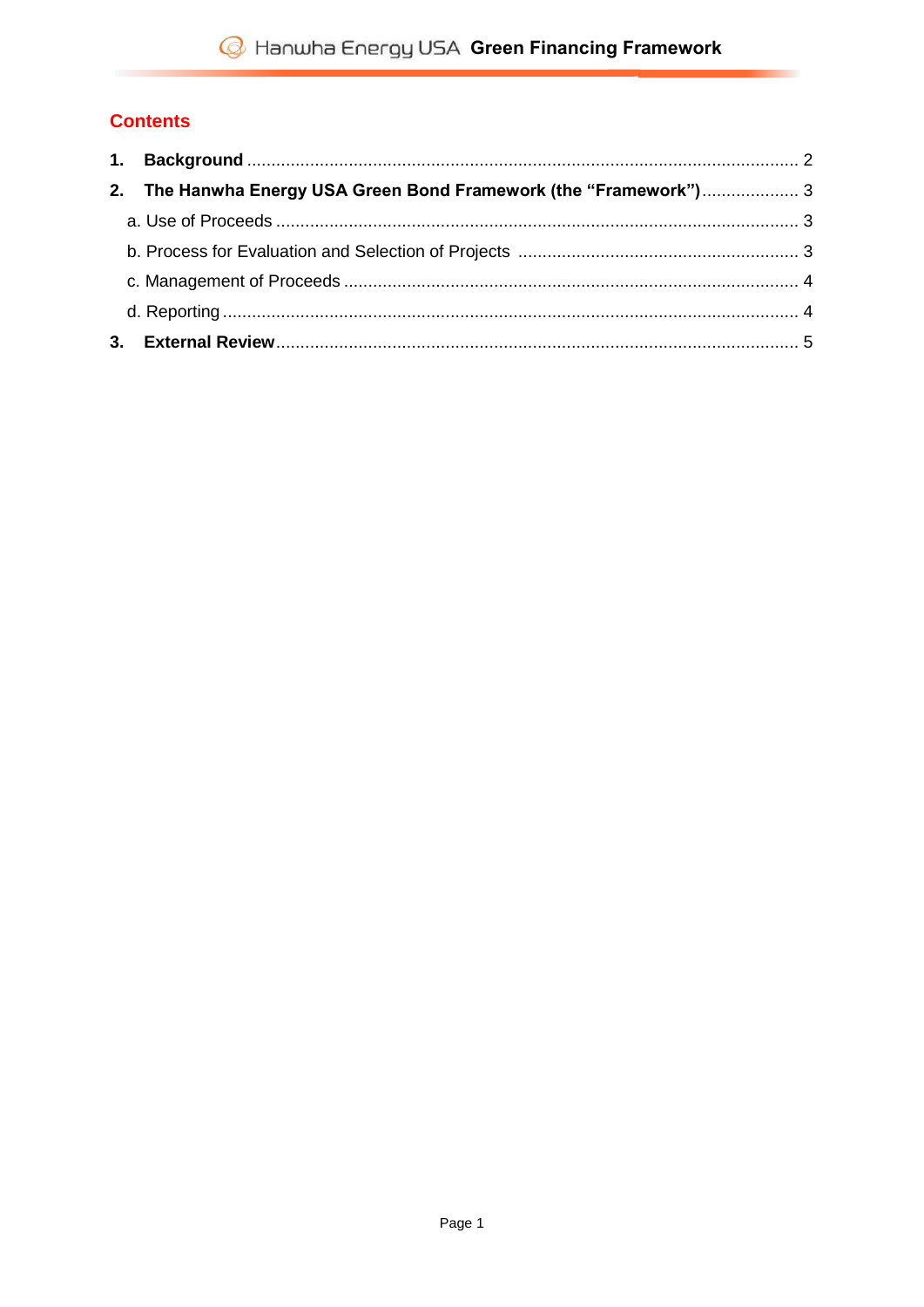### <span id="page-2-0"></span>**1. Background**

Hanwha Energy USA Holdings Corporation (dba 174 Power Global) (the "**Company**" or "**Hanwha Energy USA**") is a U.S. based solar project development company arm of Hanwha Group, which is a Fortune Global 500 firm and is the  $7<sup>th</sup>$  largest conglomerate in South Korea with primary businesses in the chemical, aerospace, mechatronics, solar energy and finance sectors.

The Company together with other affiliate companies in the Hanwha Group (namely, Hanwha Solutions Corporation (Hanwha Q Cells), which manufactures EVA+Back sheets, PV cells and modules), is able to provide an integrated photovoltaic value chain to its customers. While Hanwha Energy USA is an independent development business, it has access to all the resources, expertise and experience of Hanwha Group. As of May 2022, the total installed capacity of solar power projects and ESS developed and sold by the Company is approximately 1,500 MWdc and 550MWh, respectively, not including projects currently under operation. The total installed capacity of solar power projects currently being developed is approximately 5,500 MWdc and 7,800 MWh of ESS.

The Company aims to provide sustainable and eco-friendly electricity to surrounding locales through the utilization of affordable energy sources, and as part of doing so, focuses on project development businesses covering the supply of electricity through eco-friendly photovoltaic energy.

Along with the photovoltaic development businesses, the Company provides a total energy solution and platform based on Energy Storage System ("**ESS**"). Such technology refers to the preliminary storage of energy produced by other energy sources, including photovoltaic energy, and timely use of energy when needed, thereby improving energy efficiency and ensuring stable energy supplies. Hanwha Energy USA believes that this technology will act as an important energy infrastructure that leads to the achievement of greenhouse gas reduction while promoting low-carbon green growth.

Since photovoltaic projects tend to remain in a region for a long period of time once developed, Hanwha Energy USA takes the responsibilities of project environmental and social risks assessment and mitigation seriously. For example, from land procurement to acquisition of permits, the Company coordinates with federal, state, and municipal entities to assess and mitigate potential risks in order to minimize negative environmental and social impacts. A rigorous environmental study program is implemented in the early stage of development for every project, including studies to assess risks to waters of the U.S., wildlife, sensitive plants/ecosystems, cultural resources, noise or glare sensitive receptors, and socioeconomics. Where appropriate, applicable agencies are consulted and formal and/or informal opinions are obtained. Further, regardless of the requirements of authorities having jurisdiction, the Company implements a public involvement program that includes soliciting feedback through public meetings, mailings, and websites. Project design is tailored to meet the expectations of the community, where possible, and dialog is open with adjacent landowners.

Occupational health and safety risks during project implementation are carefully mitigated by selecting only engineering, procurement, and construction (EPC) contractors with stringent, documented health and safety protocols and a superior safety record.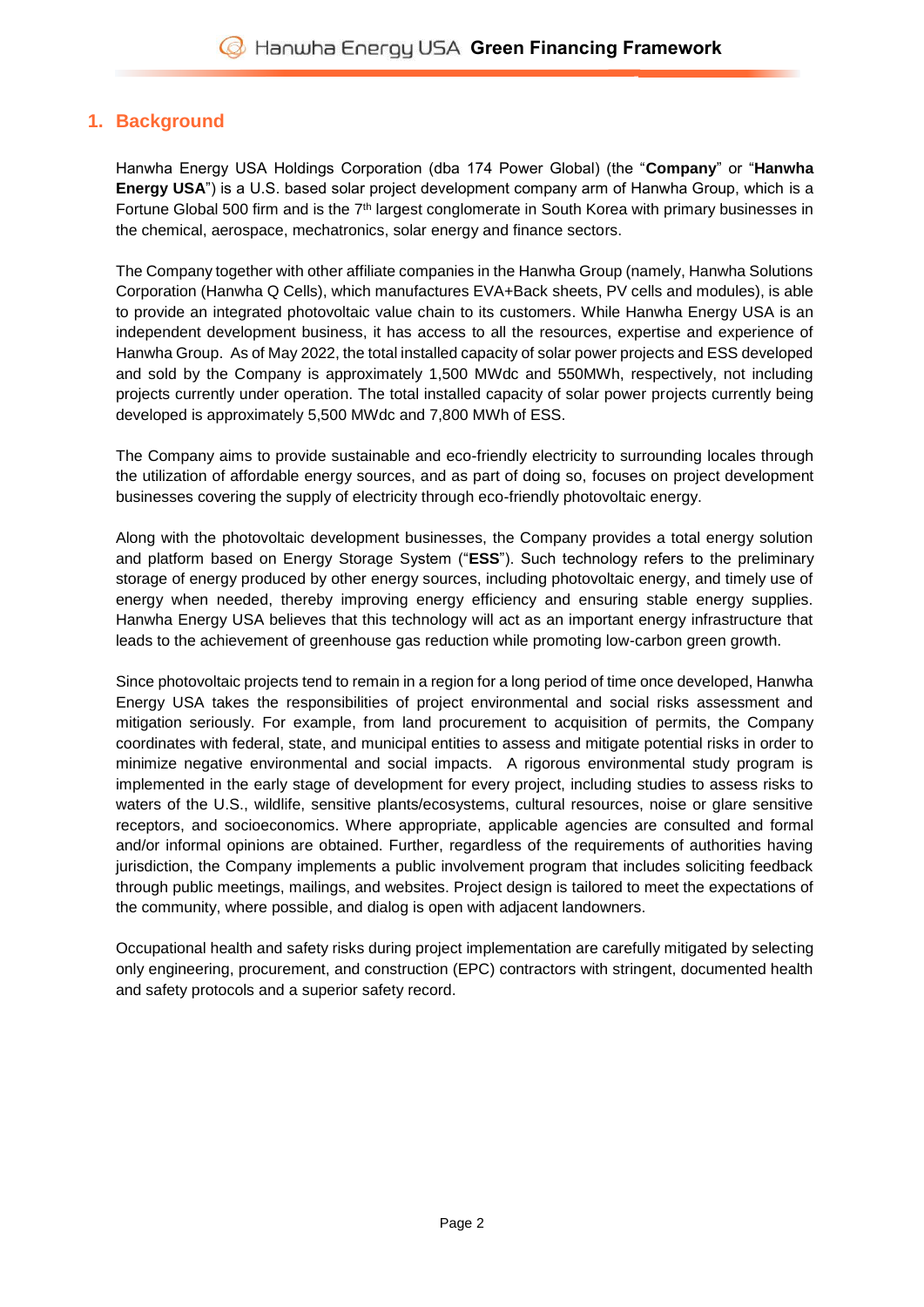## <span id="page-3-0"></span>**2. The Hanwha Energy USA Green Bond Framework (the "Framework")**

The Company intends to use this Framework as the basis to issue Green Bonds (including public and private placement format). This Framework is in line with ICMA's Green Bond Principles<sup>1</sup> and its four key pillars: (i) Use of proceeds; (ii) Process for project evaluation and selection; (iii) Management of proceeds, and (iv) Reporting.

#### <span id="page-3-1"></span>**a. Use of Proceeds**

The proceeds of the issuance of each Green Bond ("**Proceeds**") will be used to finance and/or re-finance, in whole or in part, green projects which meet the eligibility criteria of the following eligible green project categories ("**Eligible Green Projects**"), as defined below. A maximum 3-year look-back period would be applied for refinanced projects.

| <b>Eligible Green</b><br><b>Project Category</b> | <b>Eligibility Criteria</b>                                                                                                                                                                                                             | <b>Key</b><br><b>Environmental</b><br><b>Objectives</b> |
|--------------------------------------------------|-----------------------------------------------------------------------------------------------------------------------------------------------------------------------------------------------------------------------------------------|---------------------------------------------------------|
| Renewable<br>Energy                              | Development, construction, installation, operation,<br>maintenance, and the procurement of components<br>and parts of solar energy production units                                                                                     |                                                         |
| <b>Energy Storage</b><br><b>System and Grids</b> | Research and development ("R&D"), construction,<br>manufacturing, installation, operation and<br>maintenance and augmentation of energy storage<br>systems and facilities<br>Installation and operation of utility-scale batteries<br>٠ | Climate Change<br>Mitigation                            |
| Green Hydrogen                                   | Production of green hydrogen using 100% renewable<br>energy<br>R&D, manufacturing, operation and maintenance of<br>٠<br>hydrogen charging systems to facilitate the<br>development of hydrogen-fuelled mobility solutions               |                                                         |

#### **Exclusion Criteria**

**.** 

For the avoidance of doubt, Hanwha Energy USA commits to not knowingly allocating the Proceeds to the following projects and assets:

- Nuclear energy related activities and assets; and
- Fossil fuel related projects and assets.

#### <span id="page-3-2"></span>**b. Process for Evaluation and Selection of Projects**

Led by the Company's Business Planning and Strategy Team, Hanwha Energy USA has established an investment committee ("**Investment Committee**") comprised of representatives from the Development Team, Engineering Team, Operations & Maintenance Team, Legal Team and Project Finance Team for the selection and evaluation of the Eligible Green Projects.

The projects proposed will be reviewed by the Investment Committee through a three-step approval process, which includes:

<sup>1</sup> https://www.icmagroup.org/assets/documents/Sustainable-finance/2021-updates/Green-Bond-Principles-June-2021-140621.pdf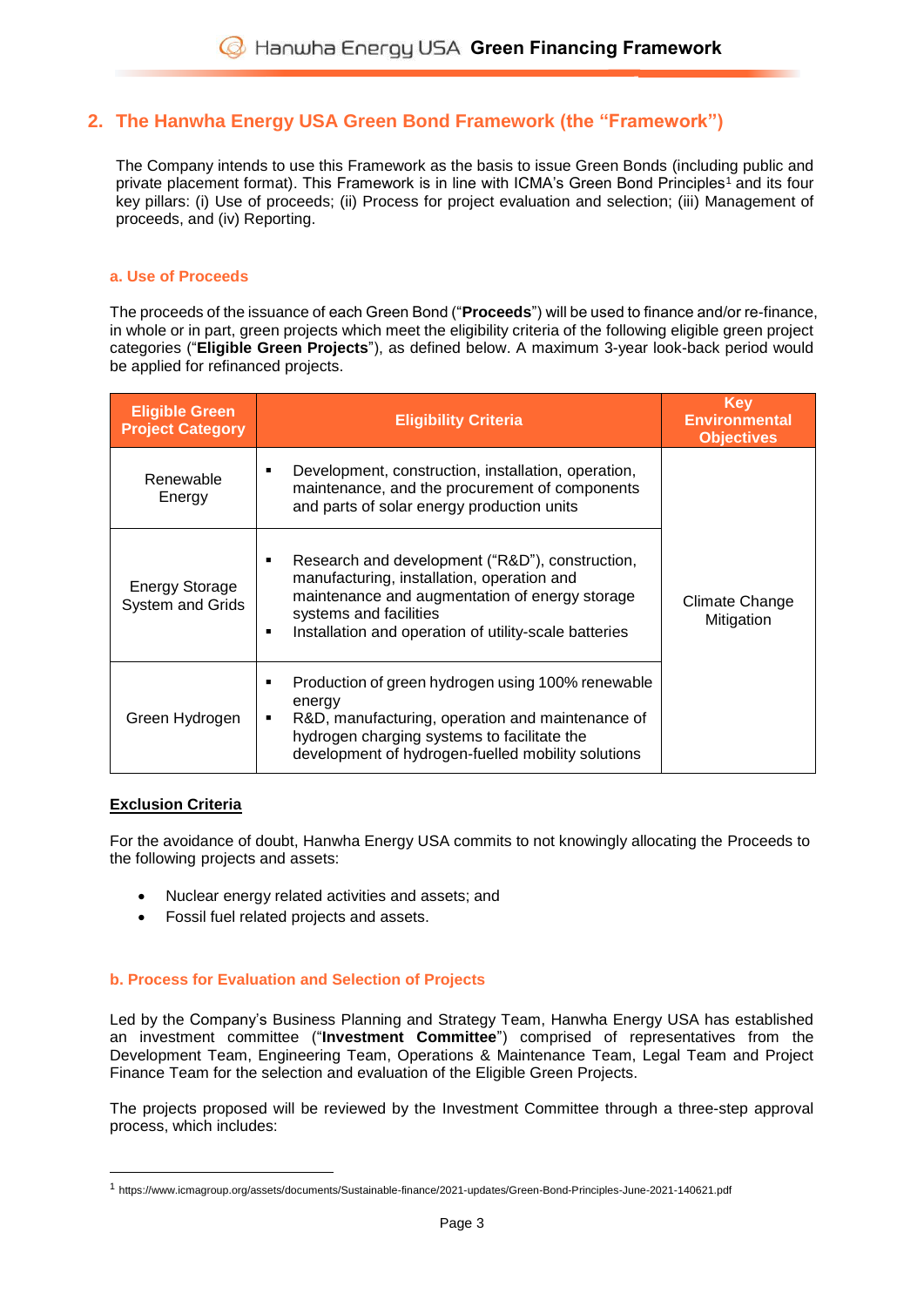- Pre-Deal Request Committee ("**Pre-DRC**") which mainly evaluates the economic feasibility and environmental impacts in order to study the possibility of project developments;
- Deal Review Committee ("**DRC**") which focuses on reviewing and approving the main contracts, including interconnection and power purchase agreement, and
- Global Investment Committee ("**GIC**") which conducts the final reviews and approvals at the Hanwha Energy's headquarters

For project(s) which receive final approval to be earmarked as Eligible Green Project(s), Hanwha Energy USA's Business Planning and Strategy Team will coordinate with the Development Team to continuously monitor and check whether the project developments remain in line with the Framework.

The Company is committed to implementing thorough environmental assessment programs in the early stages of development for every project, with the goal of managing and mitigating the relevant environmental and social risks. Hanwha Energy USA would, when necessary, work or engage with relevant agencies to reduce the projects' possible negative environmental and social repercussions. Additionally, the Company implements a public engagement program to solicit and meet community expectations on relevant project designs.

Hanwha Energy USA carefully selects competent contractors with stringent health and safety records and protocols for mitigating occupational health and safety concerns throughout the project execution.

#### <span id="page-4-0"></span>**c. Management of Proceeds**

A dedicated ledger (the "**Ledger**") will be established to record the allocation of Proceeds. The Business Planning / Strategy Team will track the Proceeds via a formal internal process to ensure linkage to Eligible Green Projects.

The Ledger will contain but not be limited to the following information:

- Green Bond details: pricing date, maturity date, principal amount of proceeds, coupon, ISIN etc.
- Allocation of Proceeds:
	- a. The Eligible Green Projects List, including for each Eligible Green Project, the Eligible Green Project category, project description, Company's ownership percentage, total project cost, amount allocated, settled currency, etc.
	- b. Amount of unallocated Proceeds (and forms of temporary treatment if available)

Any proceeds temporarily unallocated will be placed in short-term liquid money instruments such as cash and market securities according to the Company's investment guidelines.

The Investment Committee will meet at least annually post-issuance to review the allocation of proceeds and ensure eligibility of the allocated portfolio. In any case which an allocated project becomes ineligible under this Framework (e.g., project sell-off, encountering material environmental and social controversies during the project tenor), the Investment Committee will reallocate the relevant bond proceeds into other Eligible Green Projects on a timely basis.

The Company aims to fully allocate the proceeds into Eligible Green Projects within 2 years after such issuance on the best effort basis.

#### <span id="page-4-1"></span>**d. Reporting**

On an annual basis until full allocation of proceeds to Eligible Green Projects and on a timely basis in case of material changes, the Company will provide a dedicated green bond report, which will be available on the Company's official website, with the following aspects: